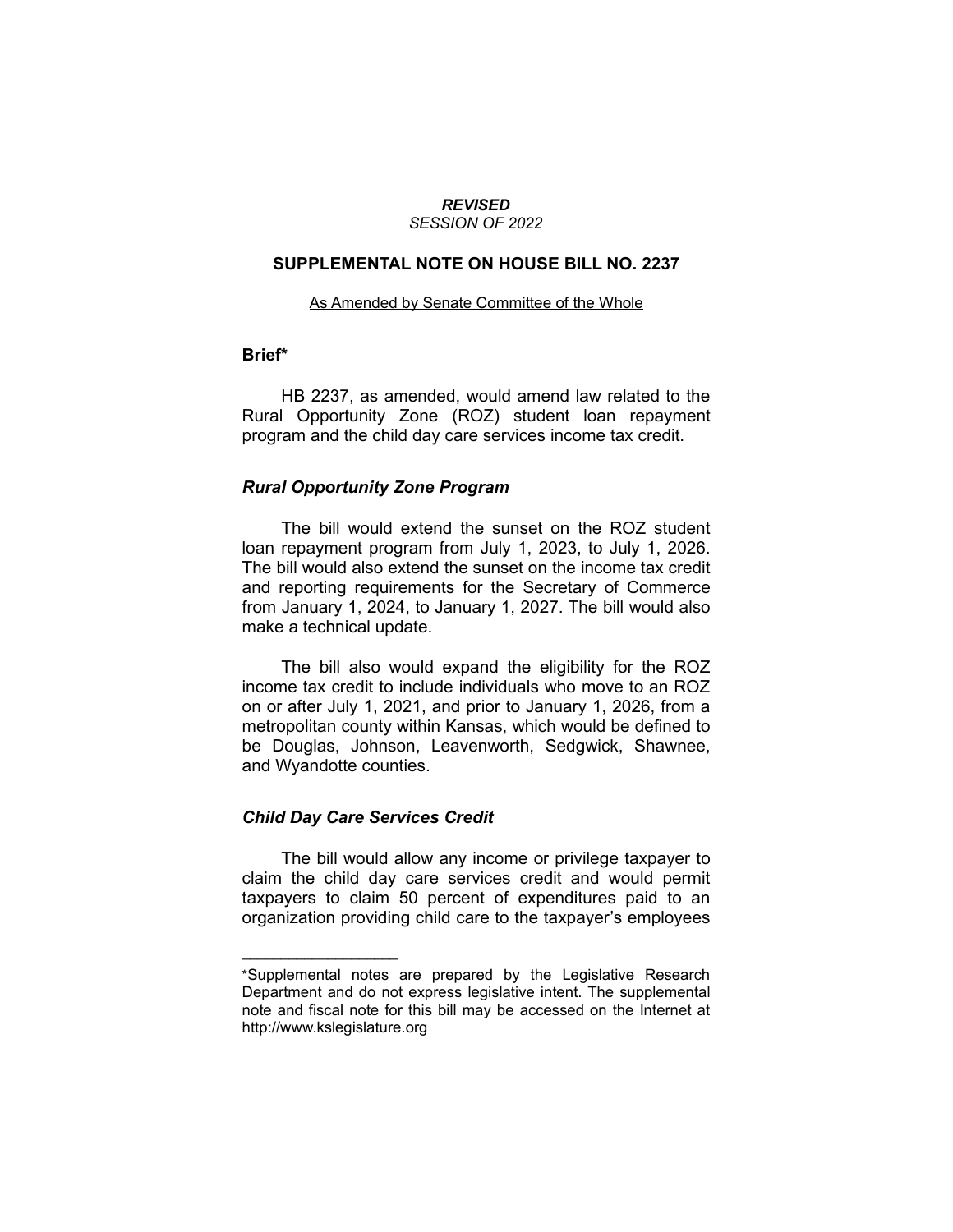beginning in tax year 2021. Current law limits the credit to corporation income taxpayers and does not permit the credit for payments made to organizations.

## **Background**

The bill was introduced by the House Committee on Financial Institutions and Rural Development at the request of Representative Kelly.

# *House Committee on Financial Institutions and Rural Development*

In the House Committee hearing, **proponent** testimony was provided by Representative Kelly and the Executive Director of the Montgomery County Action Council. The proponents stated the bill is a precaution to ensure the continuance of the ROZ program until other changes can be made through forthcoming legislation.

Written-only **proponent** testimony was provided by the directors and executive director of Gove County Economic Development, Greeley County Community Development, Kearny County Community Development, Republic County Economic Development, and Scott County Development Committee, Inc. Additional written-only **proponent** testimony was provided by representatives of the Kansas Hospital Association and League of Kansas Municipalities.

Neutral testimony was provided by the Legislative and Policy Director of the Department of Commerce, who provided a copy of the 2020 Annual Report on the ROZ program. According to the report, 55 of the eligible 77 Kansas counties offer student loan repayment; 20 counties only offer the income tax waiver.

No other testimony was provided.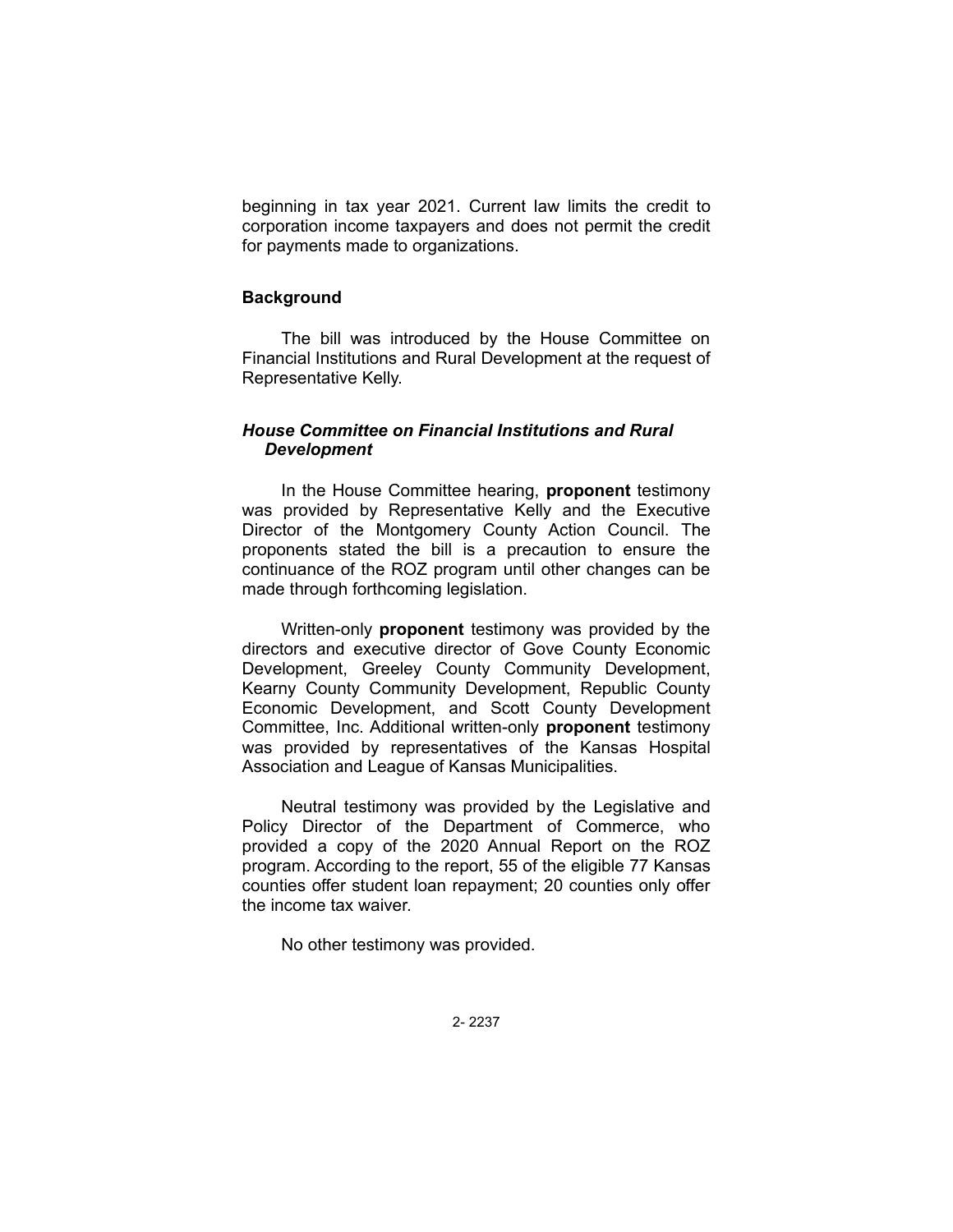### *Senate Committee on Assessment and Taxation*

In the Senate Committee hearing, **proponent** testimony was provided by Representative Kelly and representatives of the Kansas Department of Commerce and the Montgomery County Action Council. The proponents stated the bill is a precaution to ensure the continuance of the ROZ program until other changes can be made through forthcoming legislation.

Written-only **proponent** testimony was provided by the directors and executive director of Gove County Economic Development, Greeley County Community Development, Kearny County Community Development, Republic County Economic Development, and Scott County Development Committee, Inc. Additional written-only **proponent** testimony was provided by representatives of the Kansas Hospital Association and League of Kansas Municipalities.

No other testimony was provided.

The Senate Committee amended the bill to increase the sunset extension from two years to five years, to change the definition of rural opportunity zone, and to expand eligibility for the ROZ income tax credit.

# *Senate Committee of the Whole*

The Senate Committee of the Whole amended the bill to add provisions related to the child day care tax credit and adopted a technical amendment to remove provisions of the bill that were previously enacted into law.

# **Fiscal Information**

According to the Department of Revenue, enactment of the bill would have the following effect on state receipts.

3- 2237